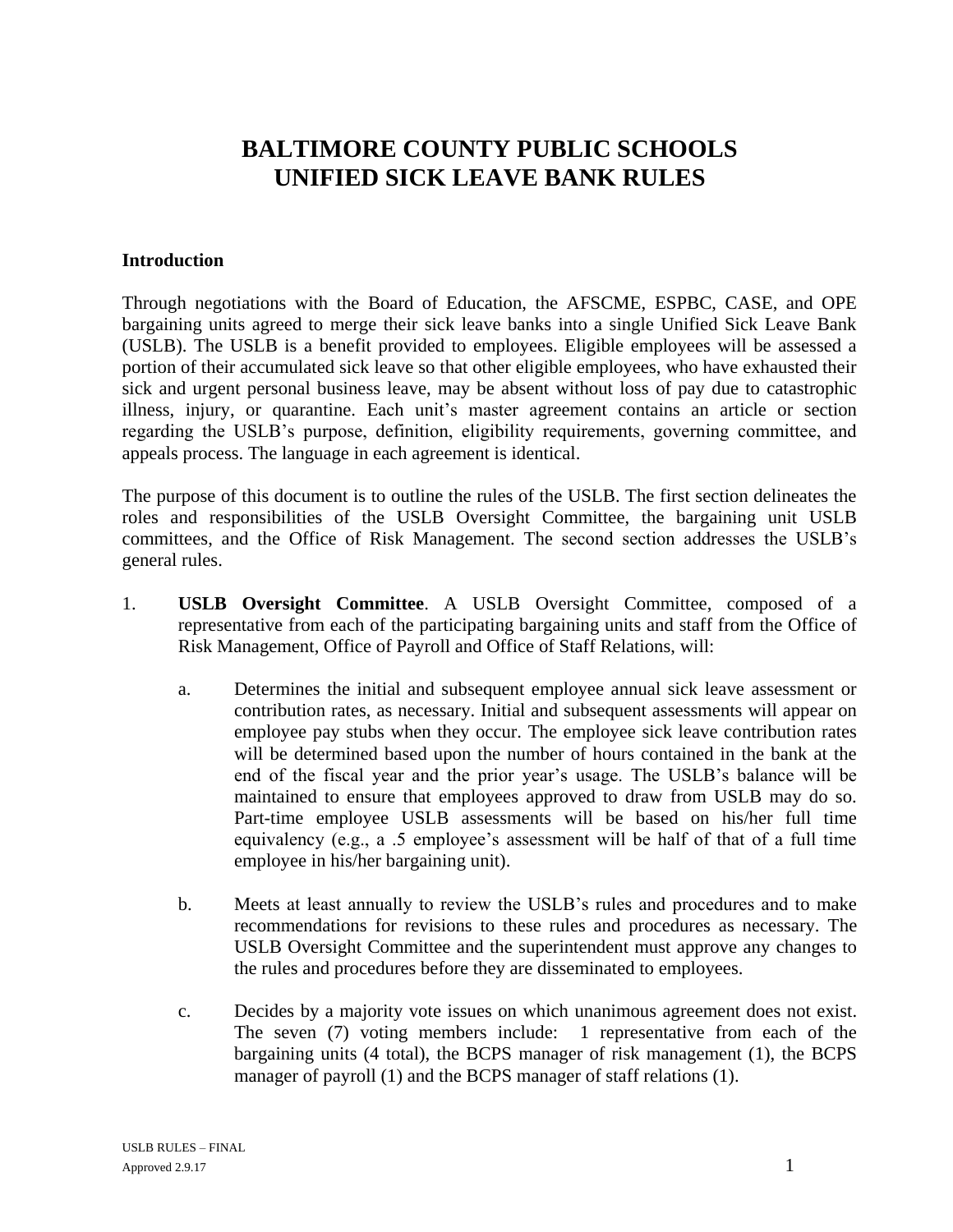- d. **Bargaining Unit USLB Governing Committees**. ESPBC AND AFSCME will establish its own USLB Governing Committee from its membership. Each committee shall meet as necessary to:
	- 1) Review and verify employee requests to draw from the USLB. A majority of the bargaining unit's Governing USLB Committee must agree to the employee's request to draw from the bank before the request is sent to the Office of Risk Management. The committee may require the employee to have a physical examination, at his/her expense, by a health care provider designated by the committee. The committee may also require a "paper review" of the employee's application and supporting documentation by a designated health care provider.
	- 2) Recommend the approval or denial of such requests and inform the employee and the Office of Risk Management of its decisions.
	- 3) Review the decision of the manager of the Office of Risk Management regarding the approval or denial of the request to draw from the USLB.
	- 4) ESPBC and AFSCME Unit's USLB Governing Committee is responsible for the proper administration of its bank. This includes, but is not limited to, recording the minutes of USLB meetings and maintaining all records related to the bargaining unit's USLB (e.g., applications, member contributions, and withdrawals).
- 3. **Office of Risk Management**. The AFSCME and ESPBC USLB committees will send all employee applications to draw from the bank and its decisions to the Office of Risk Management for review. CASE and OPE employees will obtain the USLB application from the Office of Risk Management and submit all completed requests directly to the Office of Risk Management
	- a. **Request Approved**. If the request is consistent with BCPS' sick leave policies and the rules of the USLB, the Office of Risk Management will approve the requests from the bargaining unit USLB committee or from the CASE or OPE employee and notify the bargaining unit's USLB committee for ESPBC and AFSCME, the designated contacts for OPE and CASE, and the Office of Payroll to pay the employee his/her regular salary.
	- b. **Request Denied**. If the Office of Risk Management denies the employee's request to draw from the USLB from the bargaining unit's USLB committee for ESPBC and AFSCME or from the CASE OR OPE employee, it will notify the bargaining unit USLB committee, designated contacts for CASE and OPE, and the employee of the decision and the reason(s) for the denial within 10 duty days.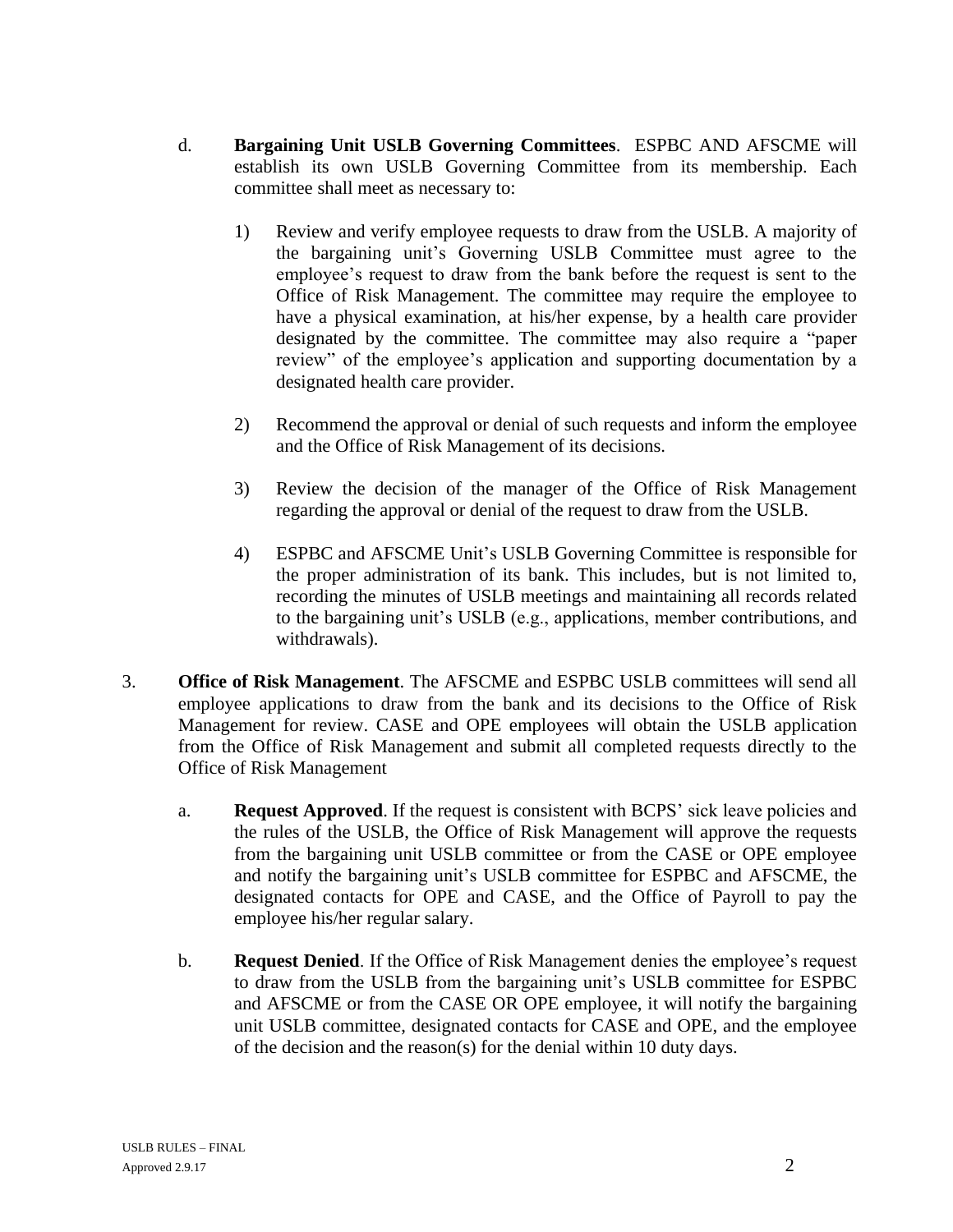c. **Appeal.** The employee, or his/her representative, may appeal the decision of the Office of Risk Management. The appeal must be in writing and sent to the chief human resources officer within 10 duty days of the Office of Risk Management's decision to deny the request to draw from the USLB. The chief human resources officer will render a binding decision within 5 duty days of the receipt of the written request for appeal. However, additional time may be necessary to obtain supporting documentation, second opinions, or other data related to the employee's condition, diagnosis, and prognosis. The chief human resources officer will notify the Office of Risk Management, the employee, and his/her Bargaining Unit USLB Governing Committee, and/or the designated contacts for OPE and CASE of the decision. The employee will continue to be paid his/her regular salary pending the outcome of the appeal. The USLB will be charged for the days the employee is in pay status pending the outcome of the appeal.

The Office of Risk Management and the Office of Payroll are responsible for maintaining all records related to USLB (e.g., the number of applications, member contributions and withdrawals, assessments, etc.)

- 4. **Eligibility**. After meeting the eligibility requirements, employees represented by AFSCME, ESPBC, CASE, or OPE will be enrolled in the USLB at the beginning of the 12- and 10-month leave accounting year (i.e., in July and September, respectively). Newly eligible employees will be notified of their automatic enrollment at the start of their leave accounting year and their option to "opt out" of the USLB. Information will be provided to employees regarding the completion of an opt-out form to be submitted to the Office of Payroll if the employee chooses this option. Once the form is processed by the Office of Payroll, a copy of the form will be sent to the Office of Risk Management and risk management will notify the appropriate bargaining unit.
	- a. Ten-month employees who have completed one year of continuous service and who have accumulated 20 days of sick leave will be automatically enrolled in the USLB. Enrollment will occur in September.
	- b. Twelve-month employees who have completed one year of continuous service and who have accumulated 24 days of sick leave will be automatically enrolled in the USLB. Enrollment will occur in July.
	- c. An employee's personal representative or a member of his/her immediate family may submit a USLB application if the employee's condition is such that he/she is unable to do so.
	- d. Only the individual employee may use the USLB for his/her personal illness or injury. Employees may not draw from the USLB in order to care for an ill or injured family member.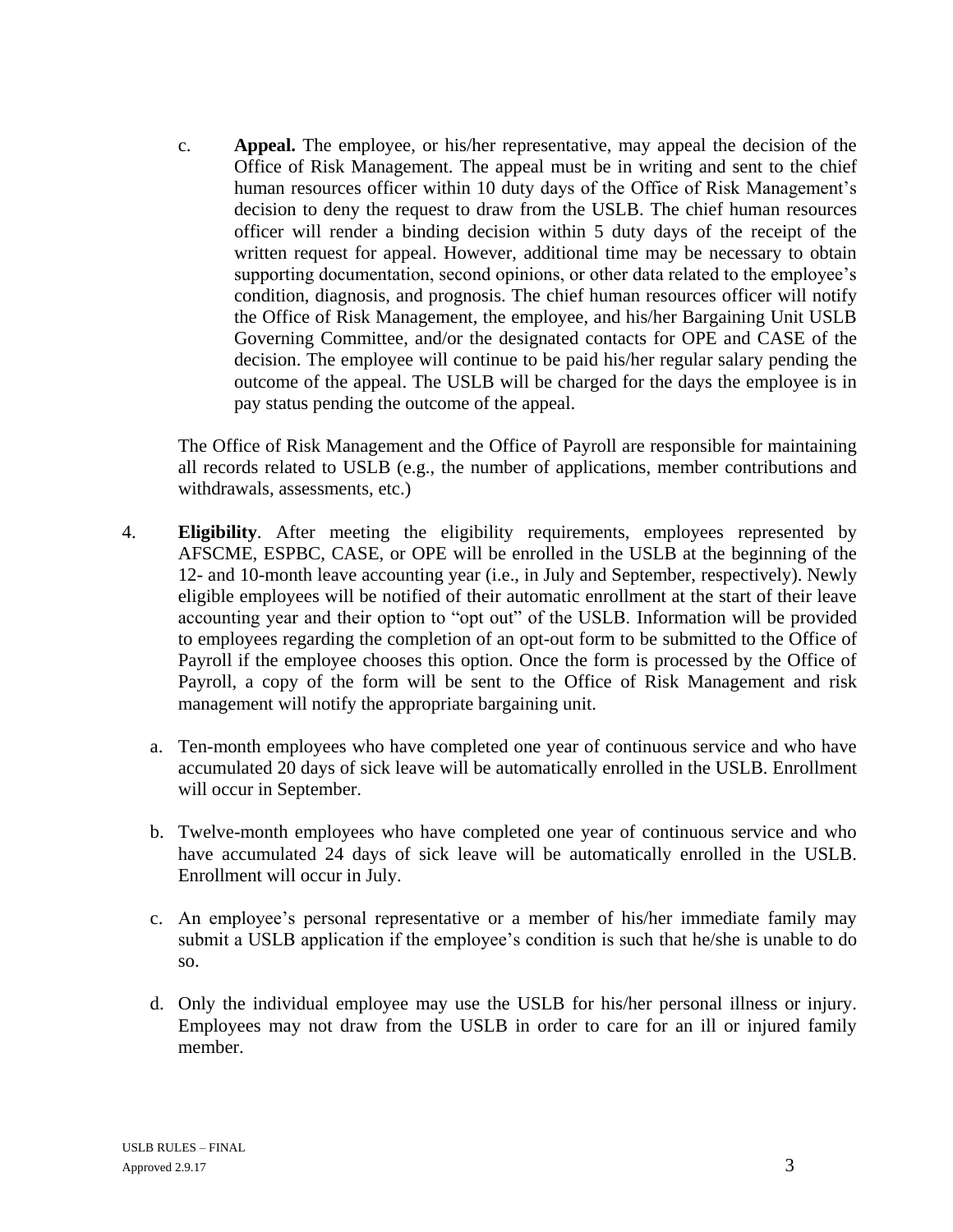- e. Sick leave from the USLB may not be granted when the employee has an active workers compensation case in accordance with language in bargaining unit agreements. Days charged to the USLB which are later determined to be compensable under a workers' compensation claim will be returned to the USLB.
- f. The USLB may not be used to postpone a disability retirement.
- g. Eligible employees may draw from the USLB for a lifetime maximum of 1 year: 191 days for full-time 10-month employees and 245 days for full-time 12-month employees. The number of days will be prorated based upon the employee's FTE. The USLB will not be charged for holidays, compensable non-duty weekdays, vacation days, or other days the employee does not normally work.
- h. In no case will granting of leave from the USLB cause an employee to be paid more than his/her regular annual salary.
- i. Employees in the options process who do not choose an available option for which they are eligible and qualified and are recommended for termination for "failure to choose option" will not be eligible to draw from USLB after the options deadline date.
- j. Employees who are re-hired must again meet eligibility requirements including accumulating the necessary personal illness leave balance in order to join the bank.
- 5. **Cancellation/Opt Out**. With the exception of the initial year, sick leave contributions to the USLB will remain in force and will not be returned even if an employee cancels his/her membership in the USLB. Employees who cancel their membership in the fiscal year in which the initial assessment was made will have their sick leave assessment returned to them.
	- a. An employee who is eligible for membership in the USLB may opt out for any reason by notifying the Office of Payroll in writing of his/her decision.
	- b. Employees who opt out of the USLB remain eligible for membership and may request to be re-enrolled as long as they meet the eligibility requirements. AFSCME AND ESPBC employees who have opted out of the USLB and want to be re-enrolled must send their written request to their bargaining unit's USLB Governing Committee. CASE and OPE employees who have opted out of the USLB and want to be re-enrolled must send their written request to their bargaining unit designated contacts. Upon receipt of their written request to be reenrolled, employees who have opted out will re-enrolled at the beginning of their leave accounting year. Re-enrolled employees will be re-assessed an initial contribution.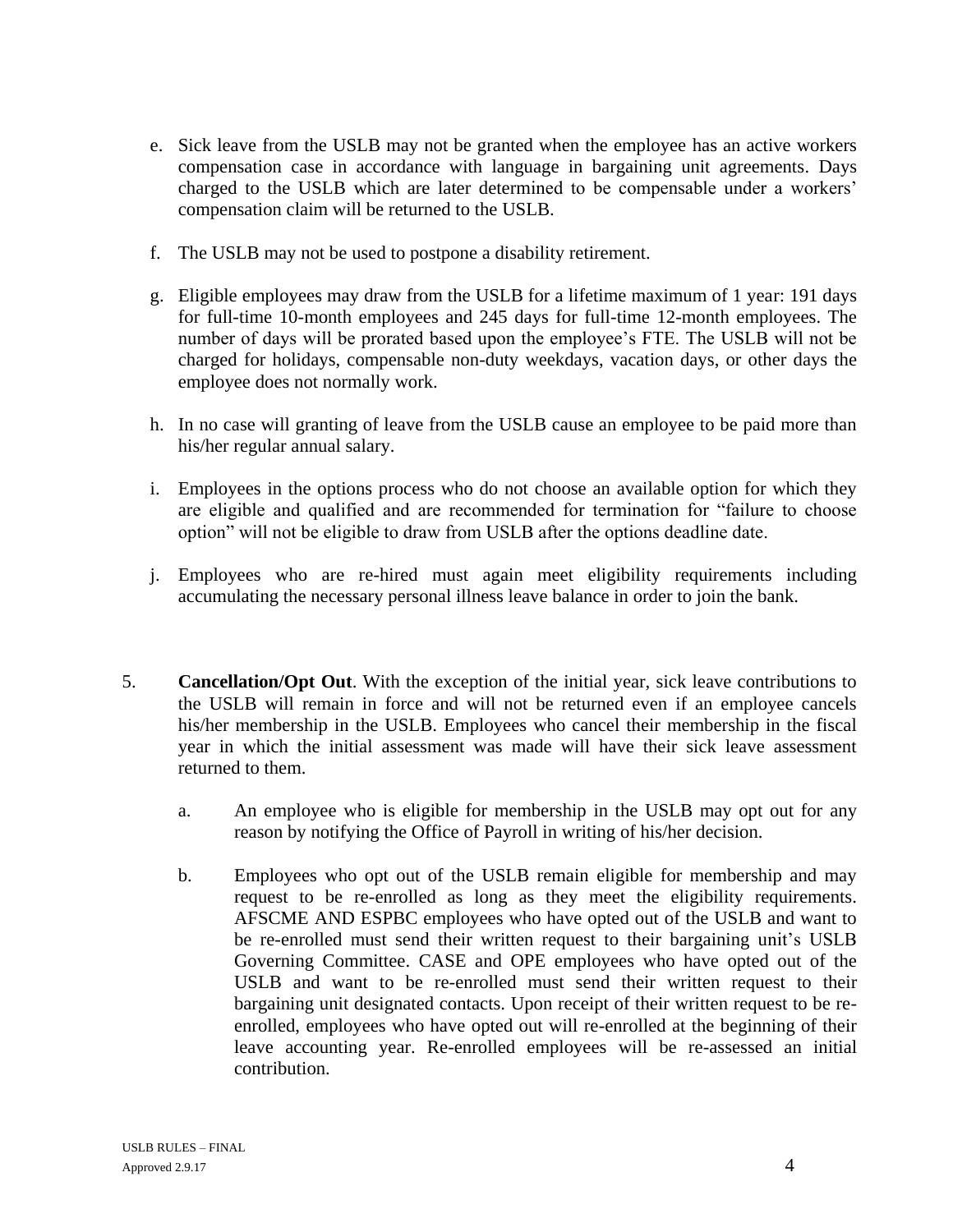c. Anyone who has withdrawn from the USLB may not opt out of the USLB.

- 6. **Withdrawals from the USLB**. Withdrawals from the USLB will be in increments of 20 days per application. A "day" is defined as the employee's regularly scheduled workday.
	- a. Employees from ESPBC AND AFSCME must complete a Unified Sick Leave Bank Application form and send it to their bargaining unit's USLB Governing Committee at least 10 duty days prior to the date they want to begin drawing from the bank. Employees from CASE and OPE must complete an USLB application obtained from the Office of Risk Management, and once completed, submit it to the Office of Risk Management at least 10 duty days prior to the date they want to begin drawing from the bank. Bargaining Unit USLB committees or the Office of Risk Management may grant an exception to the 10-day requirement in the case of an emergency (e.g., sudden onset of catastrophic illness or injury). Incomplete applications may delay an employee's request to draw from the USLB.
	- b. All requests to draw from the USLB must include the physician's or other health care provider's diagnosis, prognosis, and anticipated date the employee may return to work. The physician or other health care provider, who is treating the employee for the USLB-related illness/injury, must sign the form. Requests received after the initial request need to include updated medical information, dates of disability and/ or status, and may not be a duplicate of the previous form.
	- c. Under a qualifying illness or injury, sick leave from the bank may be used for medical, dental, or optical examinations, or treatments that are impossible to schedule on non-duty days or before/after the employee's normally scheduled workday.
	- d. Employees drawing from the USLB may submit a request for an extension of the USLB benefit prior to the expiration of the current request. The request for an extension should be filed not less than 5 days prior to the expiration of the current request.
	- e. If the employee does not use all of the days granted from the USLB, the unused days will be returned to the bank.
	- f. All USLB withdrawals expire on June 30 or on the last duty day of the school year. Employees who want to continue to draw from the USLB must reapply.
	- g. Employees may not draw from the USLB for any portion of child rearing leave.
	- h. With the approval of the Office of Risk Management, a USLB Governing Committee may approve the retroactive use of the USLB.
	- i. The USLB's balance will be carried over each fiscal year.